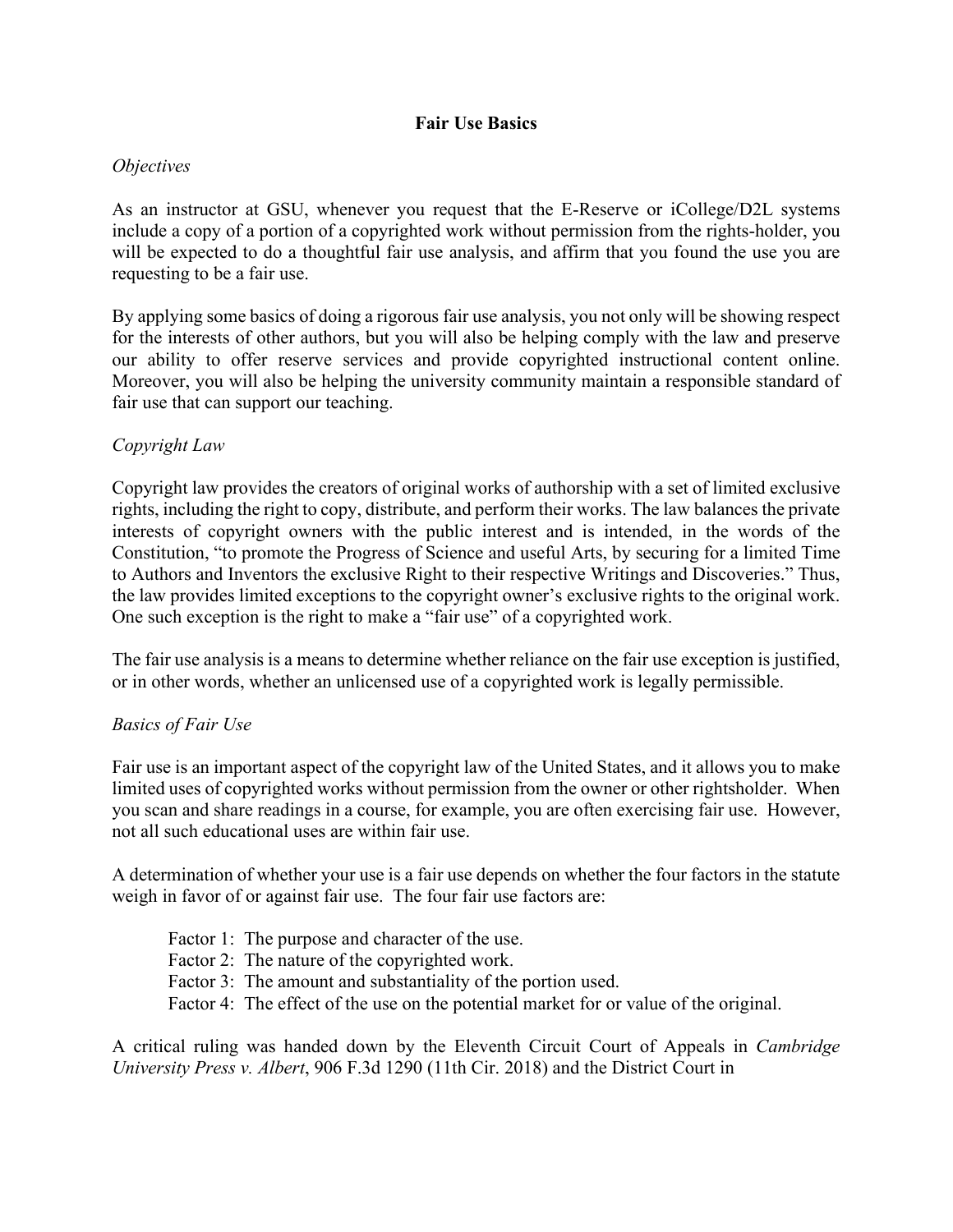*Cambridge University Press v. Becker*, No. 08-CV-1425-ODE (N.D. Ga. Sept. 30, 2020). These cases provide specific guidance regarding the nature and amounts of excerpts from books and other works that are likely to be fair use in the non-profit educational context:

*Factor 1* considers both the nonprofit educational purpose of the use and whether the use is transformative (e.g., you adapted the work to a new purpose) or non-transformative (e.g., mirrorimage copying). The court uniformly weighed this factor in favor of fair use, because all uses were strictly of a nonprofit educational character or for the sole purpose of teaching students in classes at a nonprofit educational institution, even though the uses were not transformative.

*Factor 2* generally favors fair use for non-fiction and fact-based works. Many of the works we use in teaching fit that description. However, the court also ruled that this factor can weigh against fair use if the book or other work principally comprises evaluative, analytical, or subjectively descriptive material that surpasses the bare facts necessary to communicate information, or derives from the author's experiences or opinions. Other conditions that tend to favor fair use with regard to this factor include whether the work is published (e.g., not a manuscript or personal letter), whether it is a non-consumable work (e.g., not a workbook or exam form).

*Factor 3* generally looks to the amount of the original work used. The court rejected any brightline rule, such as exact counts of words, pages, or chapters. This factor can weigh in favor of fair use if the excerpts are decidedly small and generally fill a legitimate purpose in the course curriculum and are narrowly tailored to accomplish that purpose. The lengthier the excerpt, the more the use could potentially harm the market for the work. Generally, use of a single chapter or less of a work is more likely to be a fair use than a use of multiple chapters of that work. However, the outcome of Factor 3 will vary based on the effect of the favored nonprofit educational purpose of the use under Factor 1, plus the impact of the unfavored market substitution as recognized under Factor 4.

In evaluating current or potential market harm, *Factor 4* considers the effect of the use on the entire market for the work, if the specific use were to become widespread. In this case, the court identified the entire market to include any market for sales of the full books and any market for licensing excerpts of the work for electronic reserves. The court reached different conclusions about different works, depending on whether the excerpts were available for sale or licensing. For example, where the court found no indication that a specific work was available for licensing for electronic reserves, Factor 4 tended to weigh in favor of fair use. When there is a high demand for excerpts of the work, use of even a very small amount of the work may not be a fair use as exemplified by the below summaries of the District Court's reasoning in finding no fair use under Factor 4:

- Use of 2.8% of Sage Handbook of Qualitative Research  $2<sup>nd</sup>$  Ed. was not a fair use. Factor 3 was in favor of fair use and adjusted further to favor fair use. However, Factor 4 was in favor of no fair use and weighed more heavily because the court found there was a "strong demand" for excerpts of the book.
- Use of 1.58% of Sage Handbook of Qualitative Research 2<sup>nd</sup> Ed. was not a fair use. Factor 3 was in favor of fair use and adjusted further to favor fair use. However, Factor 4 was in